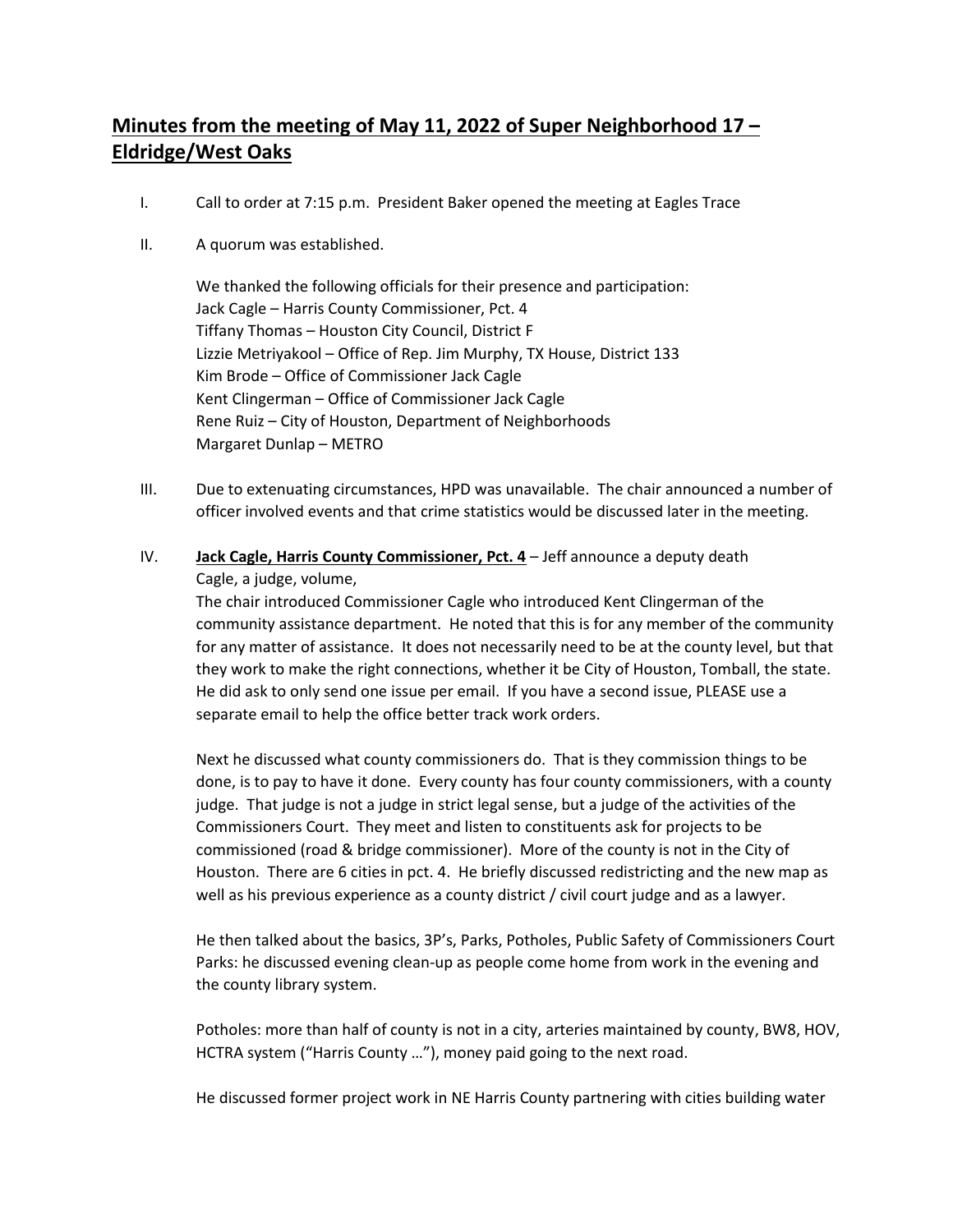diversion projects using roadway box-culverts. He discussed portions of the METRO service area without current actual bus service and special services for those areas. The commissioners partner with METRO, cities, MUDs, Neighborhoods / HOAs (building sidewalks, lighting, drainage, and beautification) in ways they can contribute funds to leverage existing work to upgrade over a basic installation or build.

Public Safety: They oversee the County Jail, County Sherriff, County Constables, Harris Health System. Cagle discussed the parts of the core mission that the county should continue to support.

He discussed ways he felt the county budget has moved away from his expectations of service following changes in leadership following in 2018. Cagle proposed a return to the 2018 budget with a focus on basics. He discussed local law enforcement funding requests currently unfunded, the overworked district attorneys, murders by individuals out on bond, and finally the Public Contingencies Fund collapsing from \$300M to \$4M.

Asked if he'd consider running as Harris County Judge. Members of Commissioners' Court all get 1 vote. It would not add to his current vote. As an allegory to high water equipment, the county judges set the mood and tone. The commissioners get the people out of the water.

Asked about yesterday's Commissioners' Court moving money from HCTRA to Trails. Is that a done deal? He noted this is one that you have to vote on then find out what it means. It is approved, will be legal as a trail is a form of transportation under Texas code. He previously tried this moving the money to another project, but it wasn't transportation related and was overruled by the State AG.

Asked about redistricting and how much did it cost to flip the two signs? Too much. "Raise property taxes without consent, requires a super quorum of four." He discussed his opinion that Hidalgo wants a commissioner to lose due to lack of name recognition to get a super quorum.

- V. Community Leaders
	- a. **Lizzie Metriyakool Office of Rep. Jim Murphy** discussed the coming primary runoff election to replace Rep. Murphy and pointed people to harrisvotes.com . He will still be in office serving the community through January.

Asked about pedestrian deaths on SH6, asking for improved lighting, his office is waiting for funding. Asked about paper license plates, they are coming back to fraudulent dealerships. Is there anything we can do about suspicious paper plates? If they are parked off street, nothing, is there anyone we can report this to? It's going to come down to shutting down dealers first and raising the visibility through the media.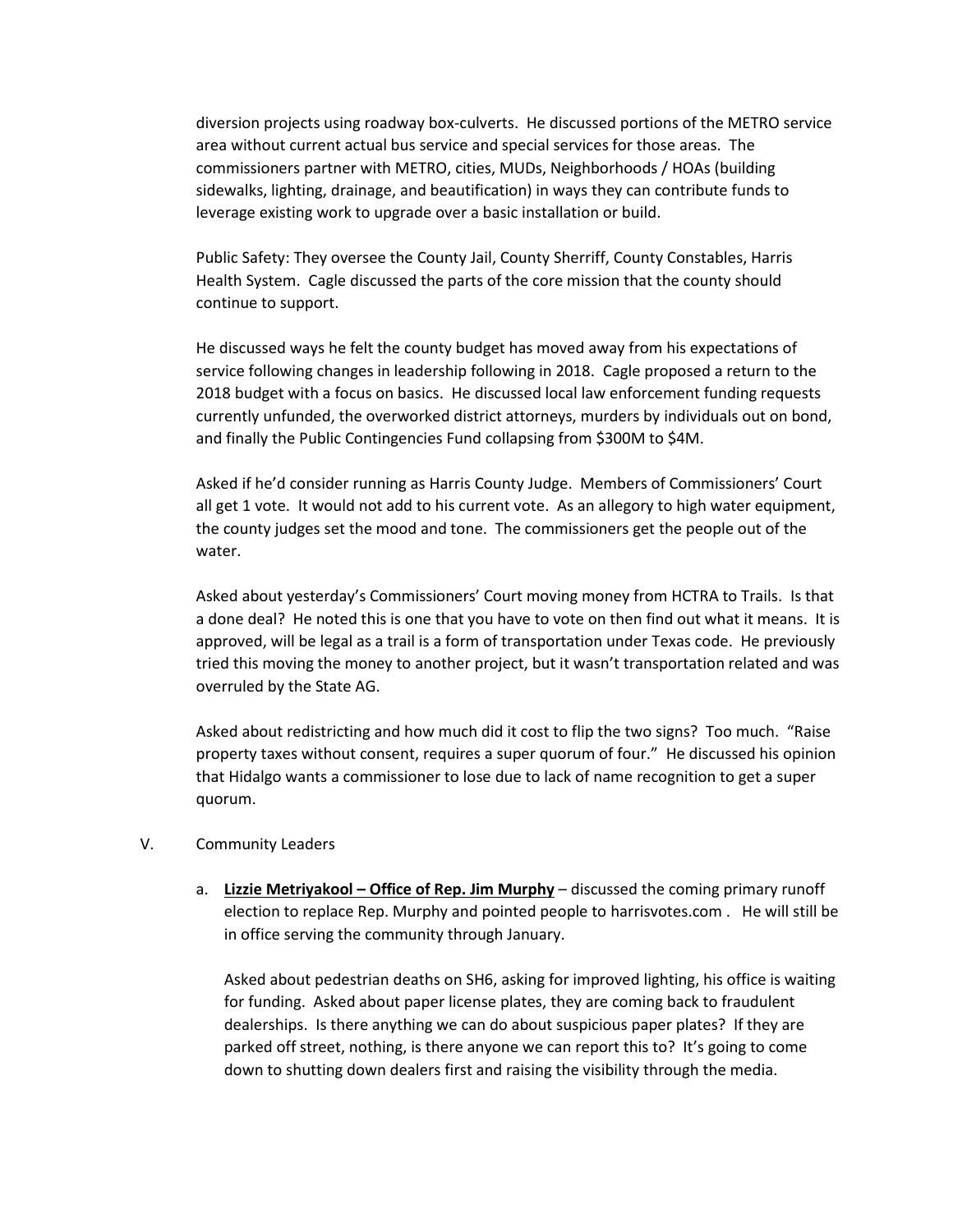She noted that much of the current work of the office is to save the emails for the next administration.

Asked about a vandalism event where an association gathered license plates, as it was criminal trespass, out of 13 vehicles only 1 had a real tag. We can't deal with the vandalism until we know who is doing it. The matter was referred to Ms Thomas, below.

b. **Tiffany Thomas – Houston City Council, District F** – noted her last picture from winter 2020, her last meeting in person right before the pandemic. She reintroduced herself. She noted the city budget workshop started today to review all the departments and the general fund. Individuals can come in person or online. The city must maintain a reserve ratio for which the city has done well to maintain almost double the required reserve. The city's budget is 58% employees, 78% of that 58% is for public safety "classified" employees. There are 5 HPD cadet classes scheduled. Chief Fenner recommended deep classes instead of 6 smaller classes working to a 4% increase in staffing. HFD will be getting a 18% increase in salary divided over 3 yrs. With some also for the remainder of employees. She discussed the consent decree with City / EPA / DOJ for sewage and waterway system, due to overflows in the system as an environmental justice violation. Some of the increases in the water bill will cover that, but that increase is also for infrastructure resilience such as the freeze. She asked for submissions of public comments on the general fund for items such as libraries, parks, etc.

She announced upcoming events, the May 17 CIP & redistricting meeting, the first since 2019 with COVID. (Also an early voting center) at 6pm.

On public safety, she is looking at ways to focus in an investment perspective such as improving street lighting, clearing trees blocking lights, blight improvement such as the Alief-Clodine trailer, inoperable cars, illegal dumping (15000 lbs, 144 mattresses, toilets), contractors. Some funds will also go to 40 Flock cameras, with plans to expand after community feedback.

The city has had more catalytic converter etching events, has adjusted ordinance to help prevent the sale of stolen converters. She will also be working to adjust the over 65 homestead exemption.

The city has 37 pools and needs 111 lifeguards at \$11/hour. She is pushing to adjust that to \$15/hr.

Finally she noted the growing homeless issue on the Westside. There is a citywide encampment strategy. She needs residents to call 3-1-1. She noted that most individuals offered housing accept it.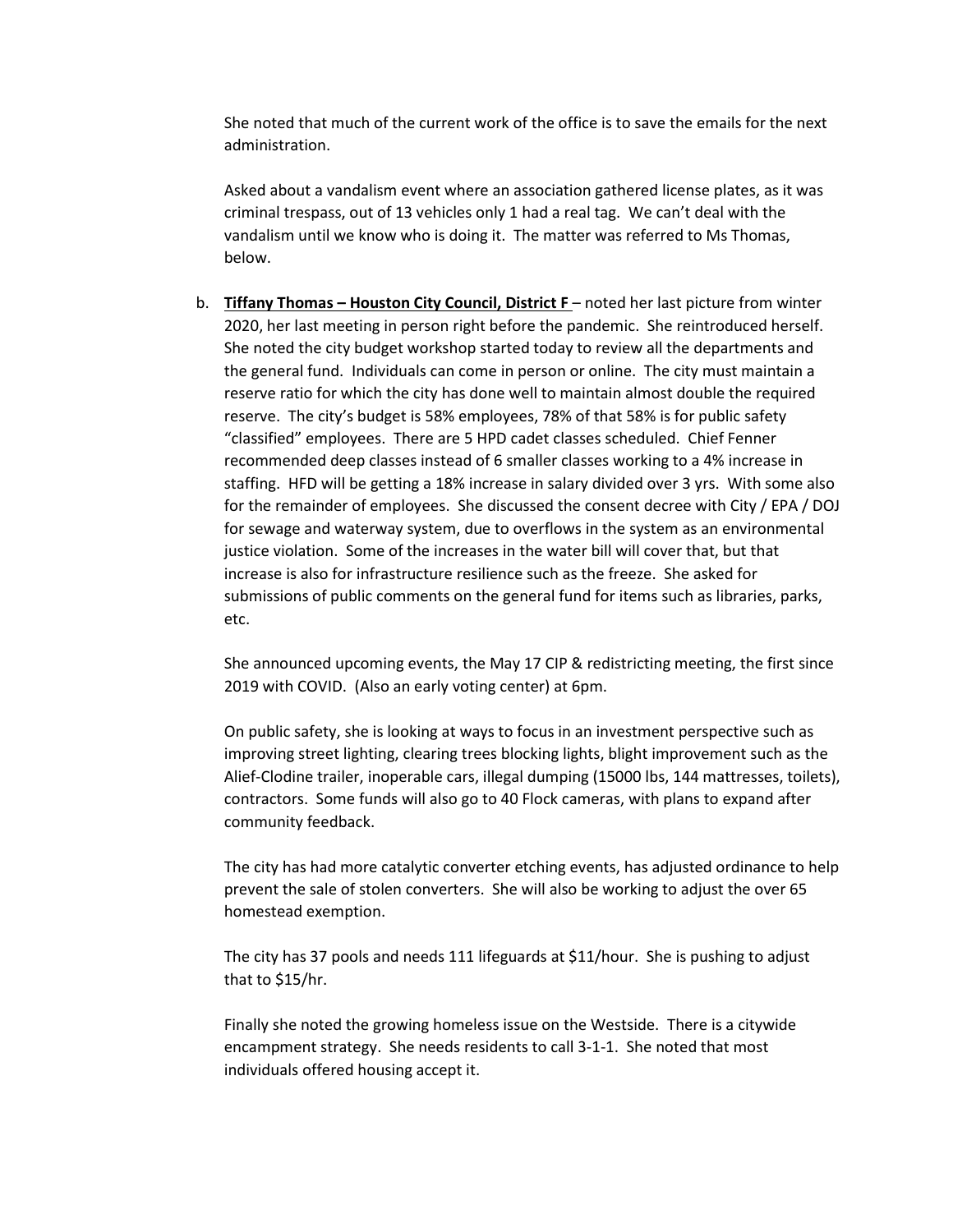- c. **City of Houston, Distric G** Ms Huffman sent regrets, but provided the following update through Jeff Baker. The library will be turned over to the city mid-summer, with another two months needed to open [– so by Christmas]. There have been a number of procurement delays. The north bound lanes are complete, the south bound lanes have some work to go. There will be a brief pause and possibly a change in contractors before moving on to between Briar Forest and Westheimer.
- d. **Office of Comm. Jack Cagle Kent Clingerman** posted fliers for the Richard and Meg Weekley Community Center off Greenhouse and Clay.
- e. **Rene Ruiz – City of Houston, Department of Neighborhoods** The district G meeting is tomorrow for CIP and redistricting at Grace Presbyterian. Rene will also be available there. Asked about the 18-wheeler parking, the major problem is currently over the weekend. There will be a rotation in the parking enforcement schedule. The city is also looking to improve signage.
- f. **Margaret Dunlap – METRO** If you have any questions about the ongoing METRO projects. There will be upcoming public meetings on a Westpark alignment for a BRT expansion to connect with the Silver Line and the LRT line off Wheeler and beyond. The ultimate goal is to connect with both airports.
- g. **Crime Update** Jeff Baker provided a brief of HPD's report. Murders and robberies are up, but on Westside it is flat. Month on Month the numbers are generally unchanged, but they are significantly improved Year-on-Year. About a third of the aggravated assaults involve family members.

HPD recommends to get your catalytic converter(s) covered by a welded cover plate. Do not approach criminals even if armed as all lookouts may not be readily apparent. There may be more than one. He concluded remarking that there are a lot of officers retiring or moving on.

h. **Bryan Dotson – Constituent** – Gave a short summary of FLAP, the Federal Lands Access Program, applying for Federal lands access money. It used to be a 80% partial match, but is now a 100% match of \$9M-\$11M for expansion of the trail facilities within Bush Park. The council took up his recommendation and voted to support it.

## VI. Candidate Forum

The following candidates briefly spoke before the Superneighborhood council

- a. Kyle Scott (R), Harris County Treasurer, November Candidate
- b. Shelly Barineau (R), TX House District 133, Primary Runoff Candidate